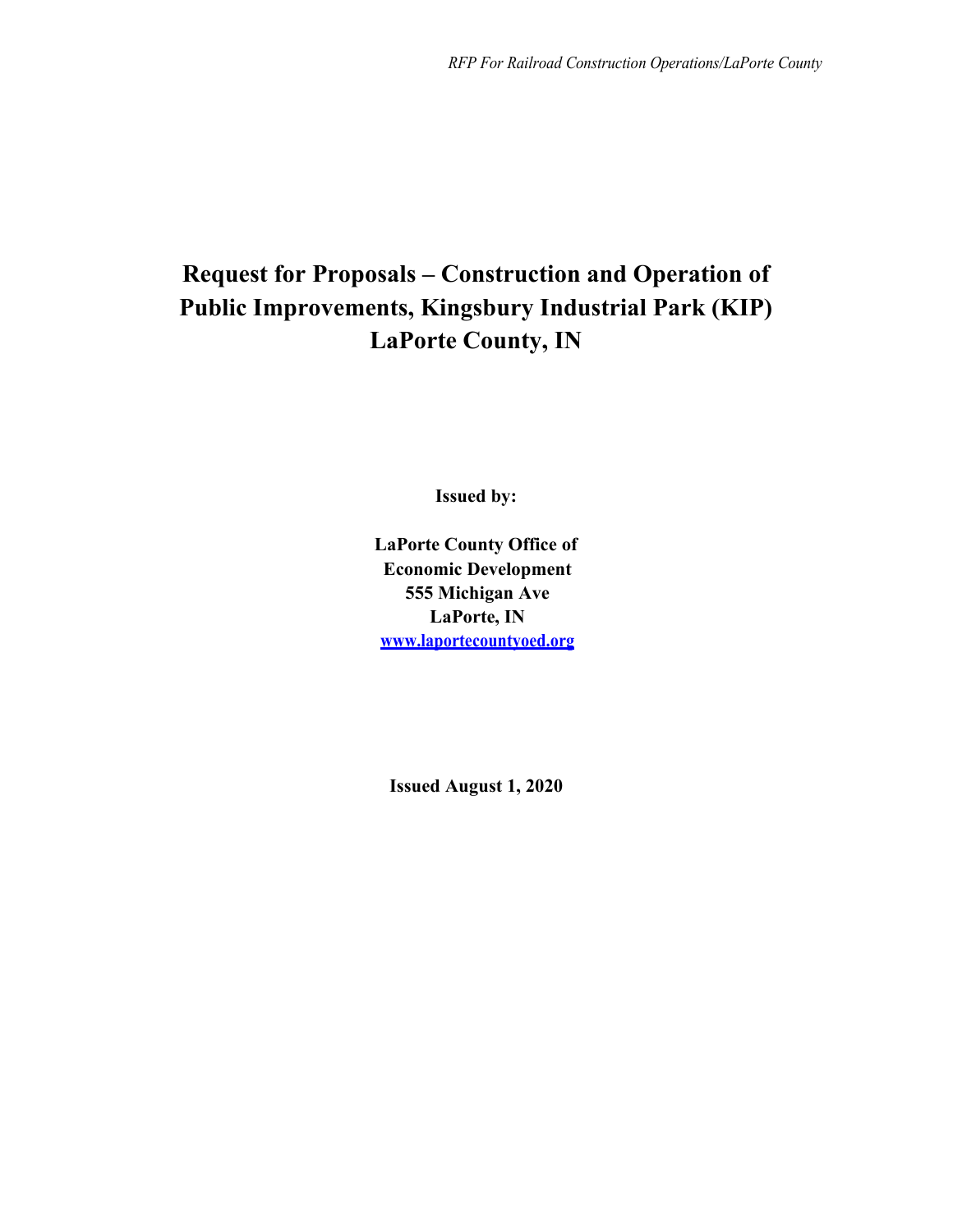# **Table of Contents**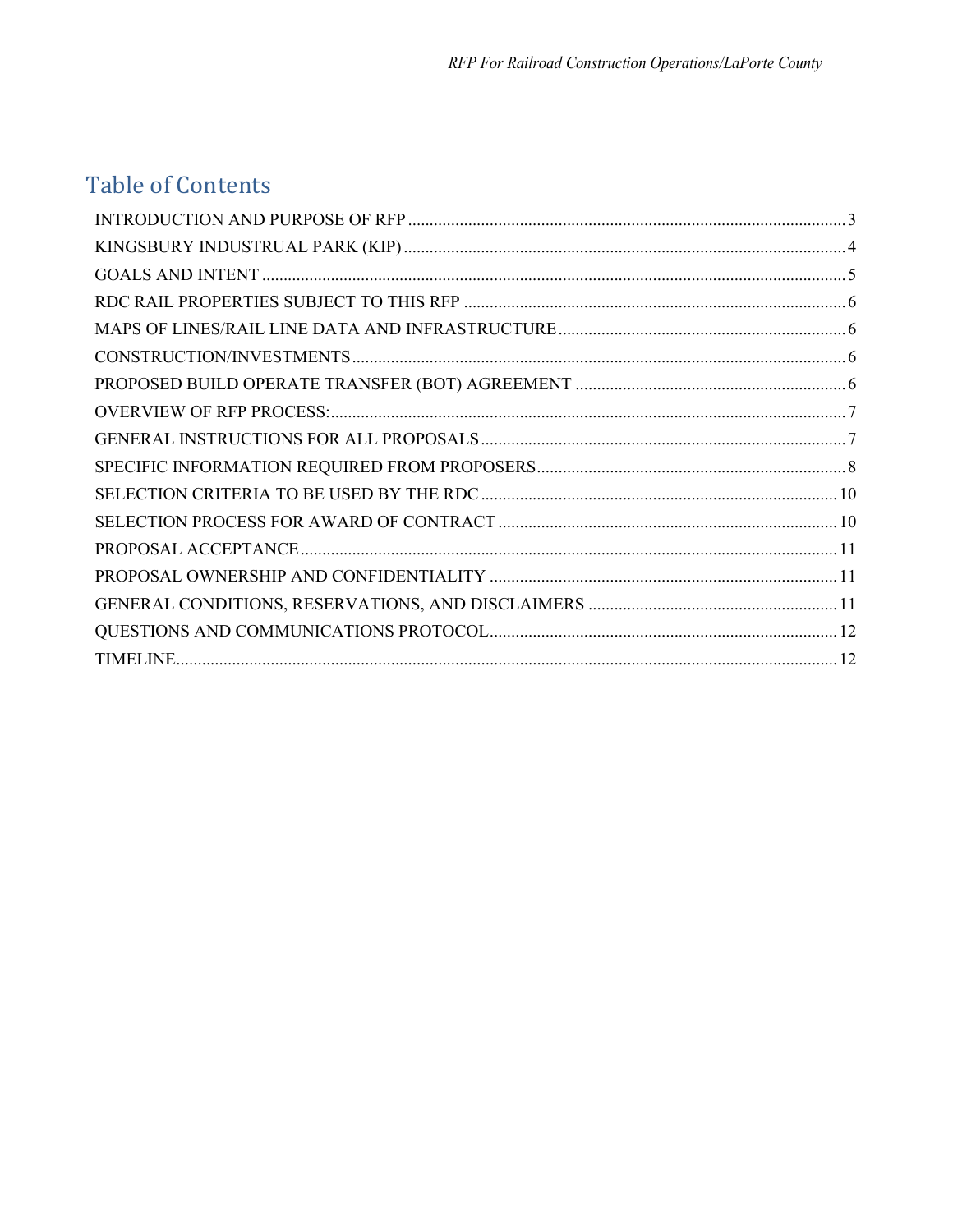## **LAPORTE COUNTY REDEVELOPMENT COMMISSION REQUEST FOR PROPOSALS – CONSTRUCTION and OPERATION**

## <span id="page-2-0"></span>**INTRODUCTION AND PURPOSE OF RFP**

This Request for Proposals (the "RFP") is issued by the LaPorte County Redevelopment Commission (the "RDC"), for and on behalf of LaPorte County, Indiana (the "County"), for the purpose of seeking a railroad operator to enter into an agreement with the RDC for the construction of as estimated 9,000 feet of new rail lines (as more fully defined herein, the "Construction") and operation of the RDC's existing rail lines approximately 7,000 feet for freight rail service in the Kingsbury Industrial Park in LaPorte County, Indiana (the "RDC Rail Lines") (the Construction and RDC Rail Lines, together the "BOT Project"). The RDC invites proposals from experienced railroad operators capable of providing the specialized, professional services required for construction and operation of the BOT Project.

The RDC desires to obtain first-class, high-quality services that meet the needs of the railroad customers on the rail lines of the BOT Project. The intent of this RFP is to engage an operator that is deemed most responsive in providing such services as a contractor of the RDC. Specifically, the RDC seeks an operator that will:

- design, construct, operate and maintain new and existing RDC Rail Lines;
- the cost of the Construction shall be partially or entirely the responsibility of the operator;
- the County shall lease the BOT Project and real property owned by the County (existing) and any new rail lines of the BOT Project to the operator for a predetermined period;
- the agreement must provide for ownership of all improvements by the County.
- the agreement must identify which costs are to be the responsibility of the operator and which costs are to be the responsibility of the governmental body.
- operate the BOT Project in a manner so as to enhance rail revenues while ensuring that the BOT Project remain economicallycompetitive;
- work cooperatively with all land owners in the KIP to facilitate expansion and operations when agreed to new and expanding businesses;
- properly maintain and safeguard the County's investment in its railroad properties through the exercise of highest standards of maintenance in accordance with RDC requirements and, where approved by the RDC, recommend or undertake capital improvements to improve the rail lines;
- maximize the economic impact to LaPorte County and in the utilization of rail in the region;
- implement appropriate marketing activities to attract new customers to be served by BOT Project;
- accomplish all objectives required of the operator in a professional manner, in compliance with best railroad industry practices and applicable laws and ordinances; and
- Work in cooperation with adjacent class one rail carriers CSX, specifically as well as other private operators for access.

In order to satisfy the RDC's requirements and meet the RDC's goals mentioned above, proposers must agree to provide all of the services sought by the RDC under this RFP. At the conclusion of the RFP process, and upon the execution of a Build Operate Transfer Agreement (the "BOT Agreement") between the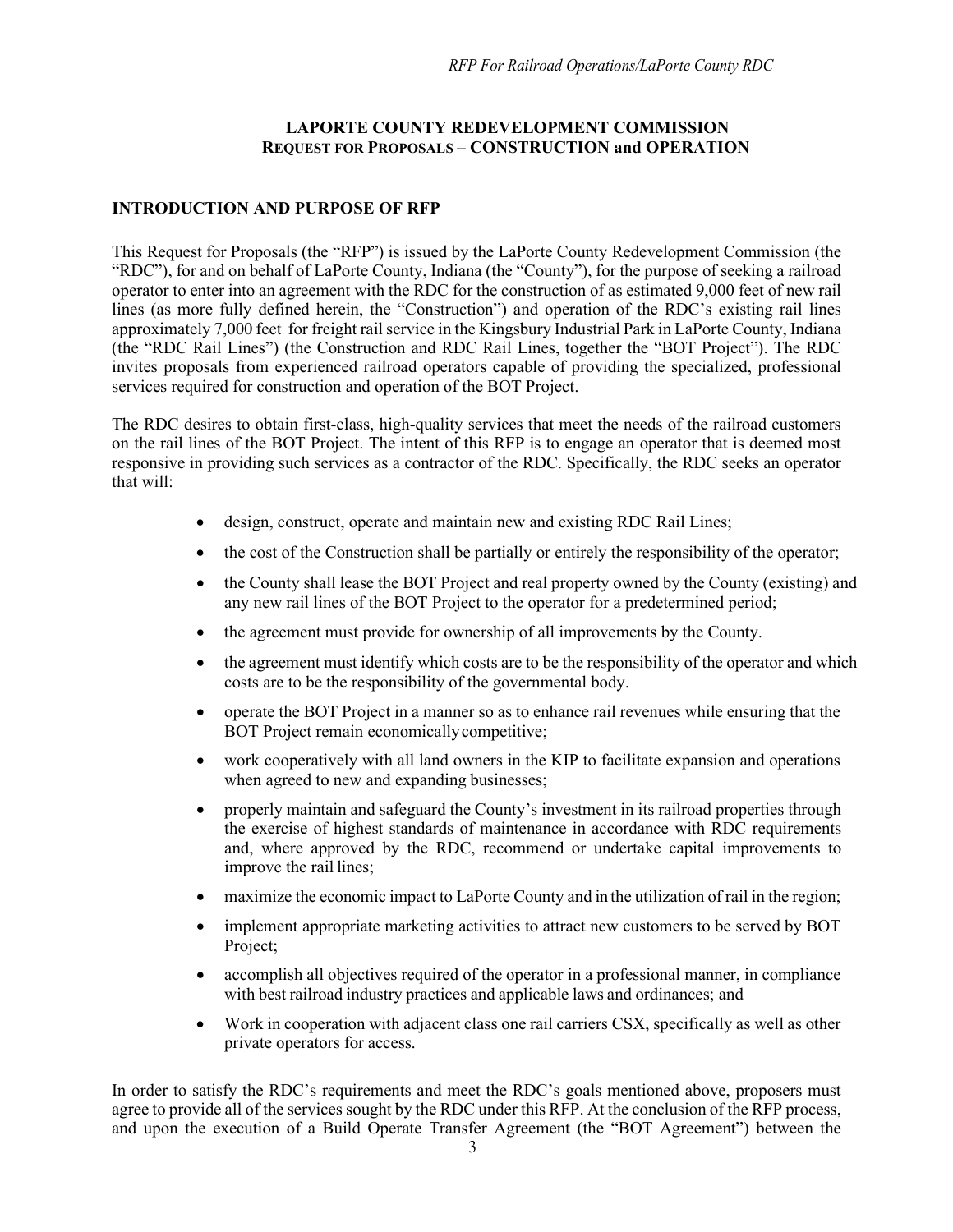selected proposer and the RDC, the selected proposer will have responsibility for the operation of the BOT Project for rail freight services. This process is governed by IC 5-23.

(1) The design, construction, operation, management, maintenance, or financing of the cost of the Construction shall be partially or entirely the responsibility of the operator.

(2) The County shall lease the BOT Project, real property owned and easements granted to the governmental body upon which the BOT Project is to be located to the operator for a predetermined period. The BOT Agreement must provide for ownership of all improvements by the County, unless the County elects to provide for ownership of the BOT Project by the operator during the term of the BOT Agreement. In this case, ownership reverts back to the County upon the termination of the BOT Agreement.

(3) The BOT Agreement must identify which costs are to be the responsibility of the operator and which costs are to be the responsibility of the County.

(4) The operator may be authorized to retain a mutually agreed upon percentage of the revenues received in the operation and management of the BOT Project, or the operator may be paid an amount established by the County, which shall be applied as follows:

(A) Capital outlay costs for the BOT Project and public service plus interest and principal repayment for any debt incurred.

(B) Costs associated with the operation, management, and maintenance of the BOT Project.

(C) Payment to the governmental body for reimbursement of the costs of maintenance, law enforcement, and other services if the services are performed by the governmental body under the BOT Agreement.

(D) An agreed upon return on investment to the operator.

(5) The operator may pay the governmental body either a lease payment or a percentage of gross revenue per month for the operator's operation and use of the BOT Project.

(6) The BOT Agreement must provide for the payment of contractors and subcontractors under IC 4-13.6- 7, IC 5-16-5, or IC 36-1-12, whichever is applicable. The BOT Agreement must provide for payment and performance bonds as follows:

(1) For a payment bond, an amount not less than one hundred percent (100%) of the cost to design and construct the public facility.

(2) For a performance bond, an amount not less than fifty percent (50%) of the cost to design and construct the public facility.

As added by P.L.49-1997, SEC.34. Amended by P.L.239-2019, SEC.4; P.L.208-2019, SEC.1; P.L.211- 2019, SEC.6.

#### <span id="page-3-0"></span>**KINGSBURY INDUSTRUAL PARK (KIP)**

The Kingsbury Industrial Park has access to all major markets. The 627 acres of shovel ready property is located 2.5 miles from US 35 and US 6. It is 18 miles from I80/90. Additionally the park was a former US military facility and as such as additional acreage for development is available. Attached is the link to site map, zoning and marketing materials for the property.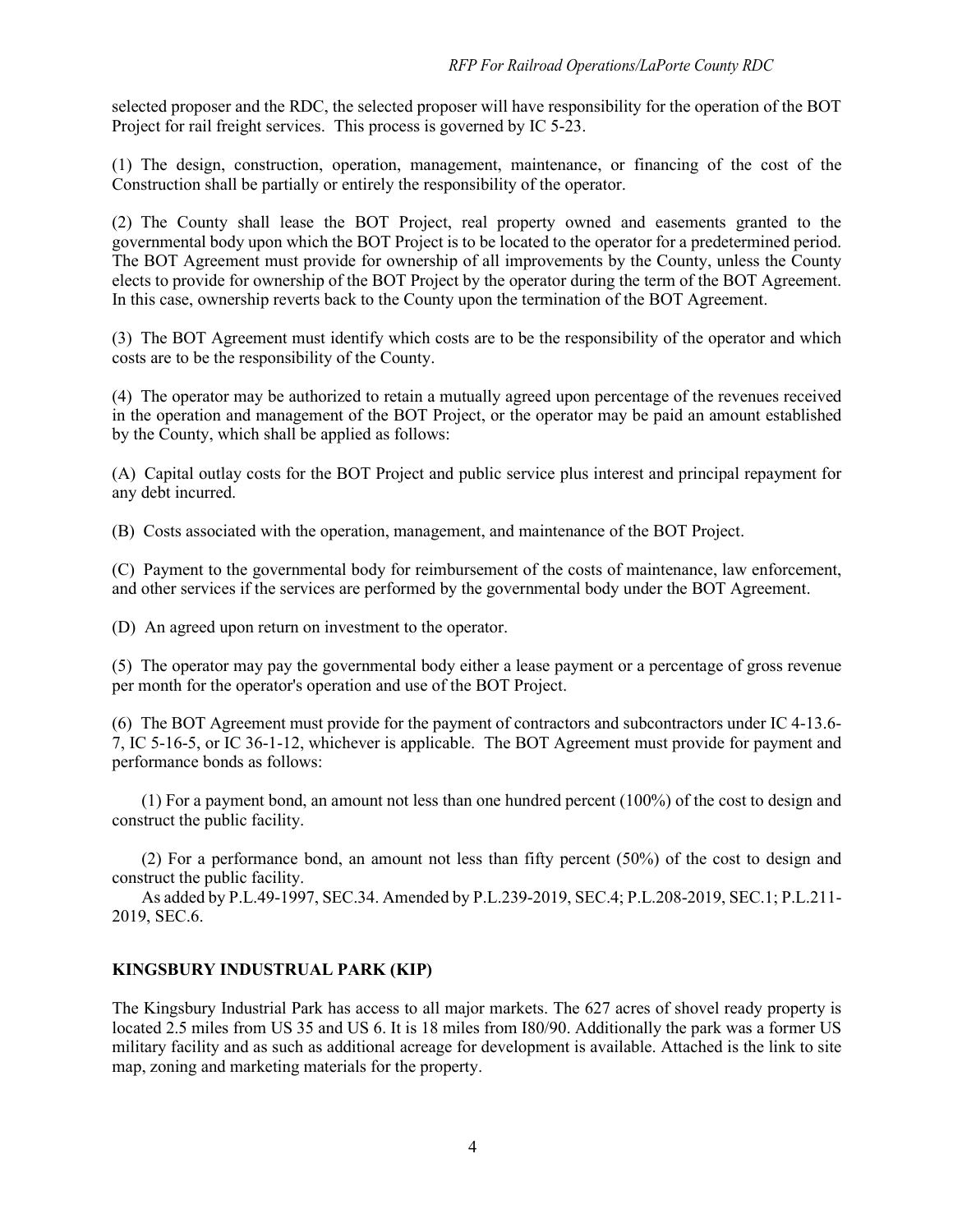## <span id="page-4-0"></span>**GOALS AND INTENT**

On August 8, 2012, the RDC adopted a comprehensive five-yearstrategic plan (the "Strategic Plan"). Thisis a very detailed document containing significant information about the RDC and its railroad properties. The Strategic Plan included a review and evaluation of the RDC's public/private partnership model and identified goals and potential action to be taken by the RDC, many of which involve rail operations on the rail lines of the BOT Project. Specifically, the following are a few objectives relating to rail freight operations that will be pursued by the RDC as part of the Strategic Plan:

- Expand and maintain the RDC's strong rail system preservation and maintenance program through its successful public-private partnership (P3) business model.
- Construct additional public rail for continued and expansion of public access and demonstrate financial viability for proposed cost.
- Proactively identify new industrial properties to facilitate new rail freight service dependent upon industrial development opportunities.
- Develop and maintain an effective continuity of operations program to effectively sustain rail service in LaPorte County.
- The Build Operate Transfer (BOT) agreement may require a performance bond and provide for the payment of contractors and subcontractors under IC 4-13.6-7, IC 5-16-5, or IC 36-1-12, whichever is applicable.
- Switching Defined:
	- The successful respondent (respondent) will move inbound rail cars from the interchange track (outside of Kingsbury Industrial park to respondent's lease track (County owned) and return same to interchange as part of the line haul switching. Switching of railcars shall be done as directed by the respondent and charged to Industry at Railroad's then prevailing tariff for local switching or as directed by the County. County shall have no liability to respondent for delays in switching or transfer. The respondent shall also be free to allocate the scheduling of switches among its industry customer without being deemed in breach of the Agreement. Respondent may also store cars on County tracks subject to the terms of the Build Operate Transfer Agreement. In addition to switching, respondent will be responsible for track maintenance, provide insurance.
- Construction defined:
	- The successful respondent (respondent) will clean, clear and construct no less than 9,000 liner feet of new trackage in the Kingsbury Industrial Park (KIP) The new trackage shall be located on County owned and or County accessible easements within the KIP. The trackage shall be constructed to required federal standards and shall at all times be acceptable to any Class I rail carrier.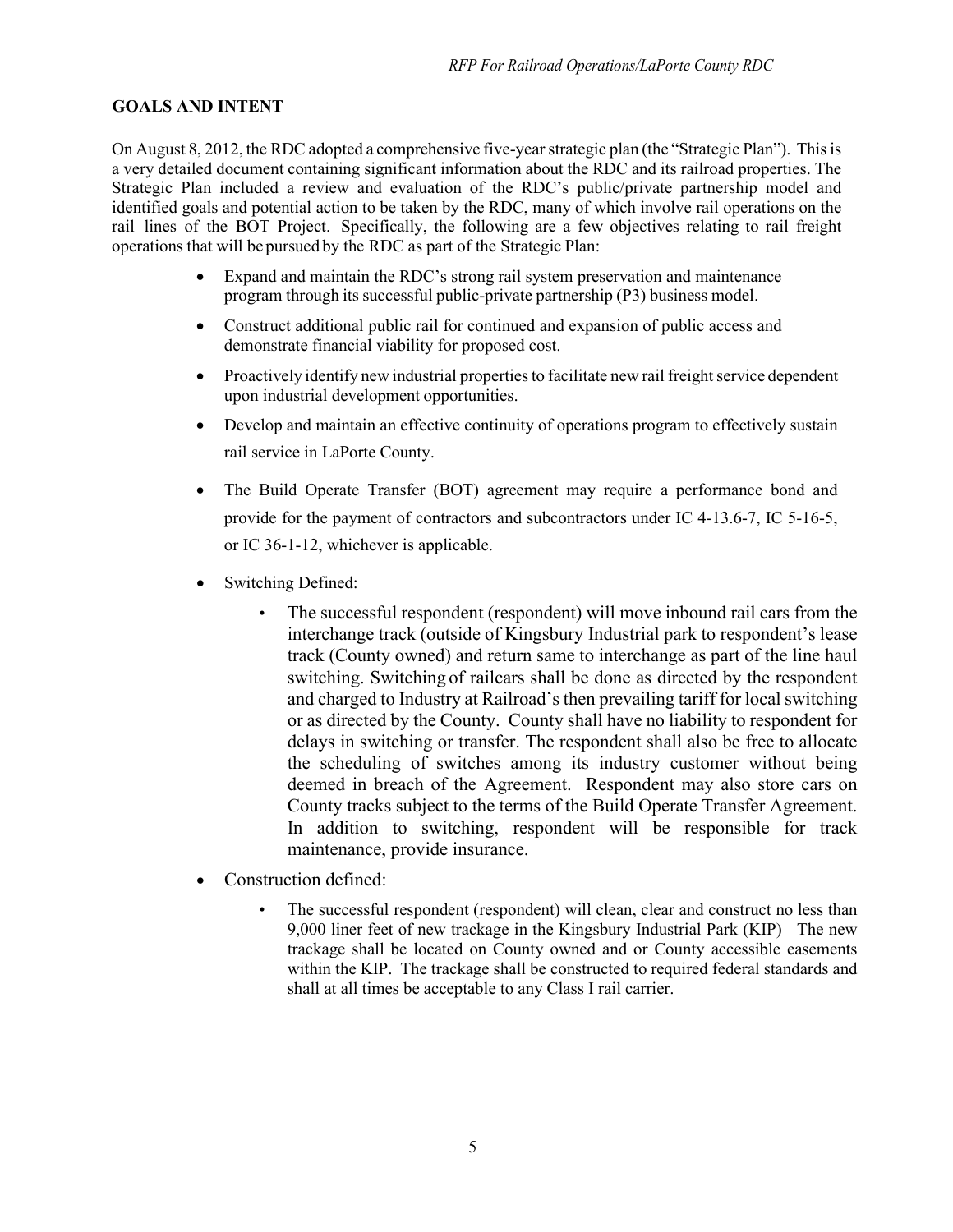# <span id="page-5-0"></span>**RDC RAIL PROPERTIES SUBJECT TO THIS RFP**

The County owns railroad properties in the KIP. The railroad properties which are the subject of this RFP are as follows:

KIP Legal Description County Rail Land Map of RFP Rail/KIP ROW

#### <span id="page-5-2"></span><span id="page-5-1"></span>**MAPS OF LINES/RAIL LINE DATA AND INFRASTRUCTURE CONSTRUCTION/INVESTMENTS**

The successful respondent (respondent) will clean, clear and construct no less than 9,000 liner feet of new trackage in the Kingsbury Industrial Park (KIP) The new trackage shall be located on County owned and or County accessible easements within the KIP. The trackage shall be constructed to required federal standards and shall at all times be acceptable to any Class I rail carrier.

#### • **INTERCHANGES**

Class 1 potential interchanges are at this time are: Norfolk Southern (NS) CSX

The Indiana Economic Development Corporation has provided grant funding which may or may not be available for the BOT Project. The County and the RDC will provide no funding for the BOT Project.

## <span id="page-5-3"></span>**PROPOSED BUILD OPERATE TRANSFER (BOT) AGREEMENT**

At the conclusion of the RFP process, the RDC and the selected proposer will enter into a BOT Agreement for the BOT Project. The general terms of a BOT Agreement are listed below.

The term of the BOT Agreement shall be five years, with a possible renewal term of five years. Under the BOT Agreement, the selected proposer will have exclusive use of the BOT Project for rail freight services in exchange for payment of an operating fee, which will be determined as part of the RFP process, and fulfillment of other requirements set forth in the BOT Agreement. Thus, the BOT Agreement contains all duties and responsibilities expected to be observed and performed by the selected proposer in its day-today operations of the BOT Project. By way of example and not limitation, the BOT Agreement requires the operator to do thefollowing:

- make various reports to the RDC, including reports relating to financial performance, operations, marketing, and maintenance of way on a biannual basis;
- maintain the BOT Project in accordance with the RDC's track maintenance standards and asset guidelines which shall be in compliance with class 1 rail carrier usage standards
- furnish all required management, supervision, and other services required in the performance of rail operations;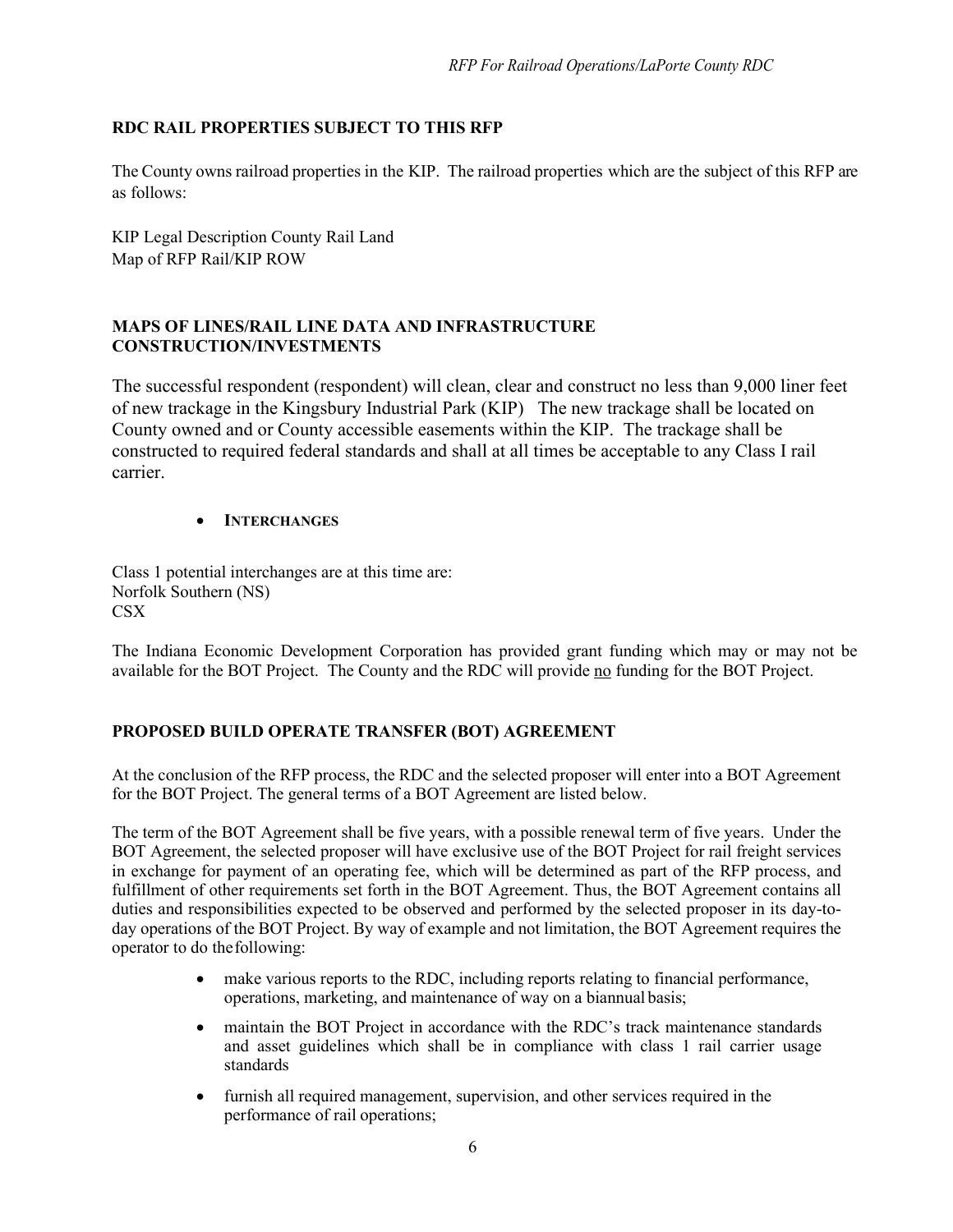- meet certain customer service standards and operator and maintenance expenditure thresholds as determined by an independent RDCconsultant;
- cooperate with the RDC in carrying out its mission of preserving rail freight service and fostering economic development and job creation in the region through the improvement and expansion of rail infrastructure;
- provide and maintain required insurance for its operations in accordance with industry standards.
- indemnify the RDC and the County for liabilities arising from the rail operations**.**

## <span id="page-6-0"></span>**OVERVIEW OF RFP PROCESS:**

The RDC desires to ensure that first-class rail operations are provided on the County's rail lines. The intent of this RFP is, therefore, to ensure that an appropriate level of review of proposals is undertaken in order to select a rail operator that the RDC deems best suited to provide rail freight service operations on the County's rail lines.

The RDC will assess each proposer's approach to operations, qualifications and experience, financial capability and other areas described below. There will be no restriction to the number of proposers that may submit proposals.

## <span id="page-6-1"></span>**GENERAL INSTRUCTIONS FOR ALL PROPOSALS**

This section explains the procedure that will be followed by all proposers. Proposers should carefully read and follow the procedures required by this section. Material deviations from these requirements may cause rejection of proposals.

Each proposer must submit one (1) original signed proposal and a cover letter, each signed in ink, and six (6) unbound hard copies to the RDC at the followingaddress:

LaPorte RDC 555 Michigan Ave LaPorte, IN

In addition, all proposers must submit an electronic .pdf copy of their proposal. The .pdf must be a single document and not broken into multiple files. If the file size of the .pdf exceeds 12 MB, the proposer must contact the RDC to get instructions for FTP or Dropbox file transfers. Such communications shall be directed to CONTACT

Timely submission of proposals is the sole responsibility of the proposer. **Late proposals after the deadline will not be considered.** The RDC reserves the right to determine the timeliness of all submissions.

Proposers should be clear, concise and direct in their submissions. Elaborate or lengthy proposals beyond those needed to provide a clear response to all requirements are not encouraged. Unclear, incomplete, or inaccurate documentation may not be considered. Falsification of any information may result in disqualification from the selection process, or in termination of the BOT Agreement if later discovered that the award of the agreement was made as a result of false information submitted in response to this RFP.

Submitted materials will not be returned to the sender after the proposals have been opened.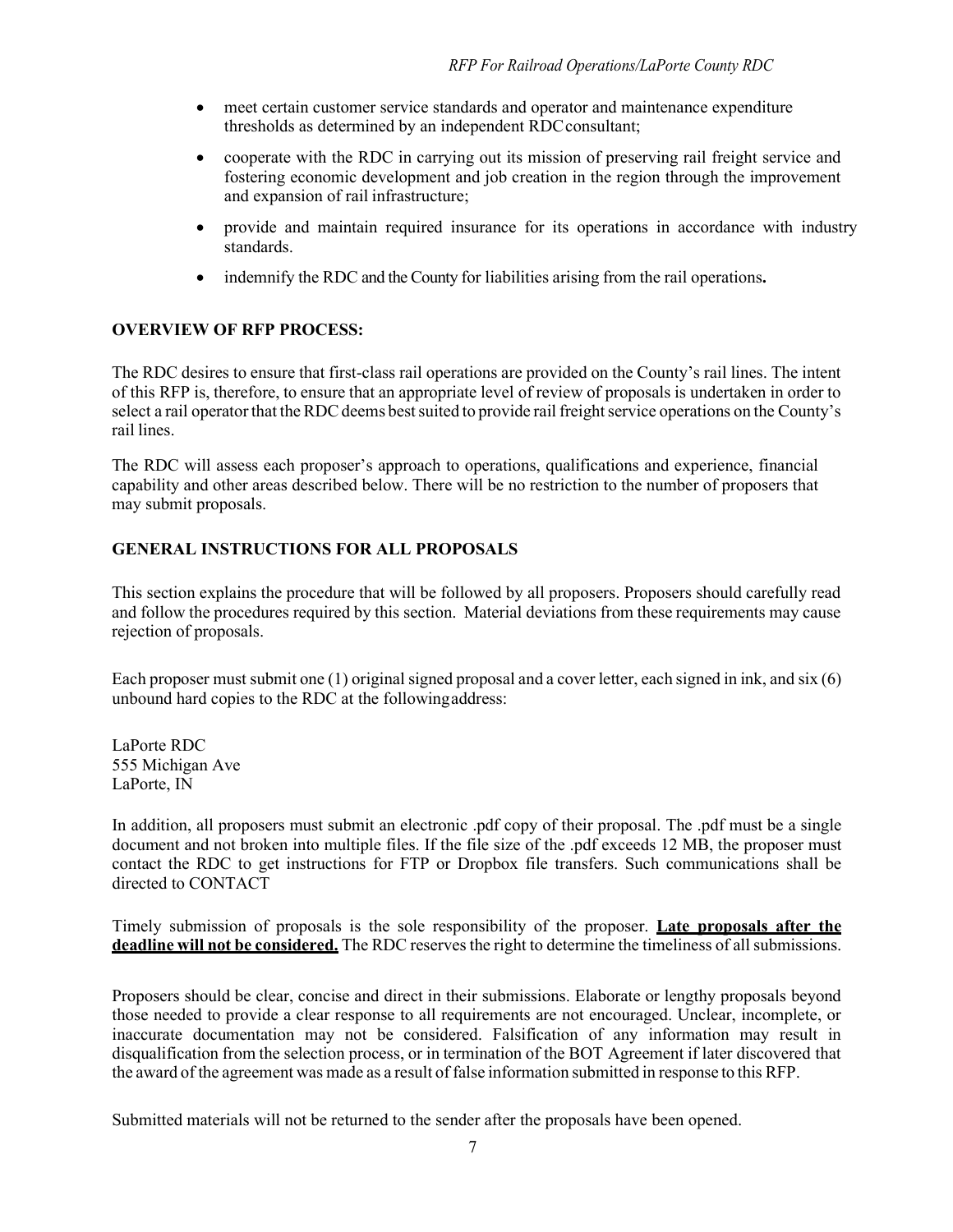To be responsive, a proposal must be submitted in writing. All applicable documents, including attachments and exhibits, must be included with the proposal. Each page of the proposal should be numbered sequentially at the bottom of the page. Proposals must be submitted in the English language and must be at least 12 point font size, have at least one inch margins on all sides, and be on plain white paper.

Each proposal must be accompanied by a coverletter limited to one page that referencesthe title of this RFP and includes the following information:

- (1) Full legal name of the proposer;
- (2) Legal business status (individual, partnership, corporation, limited liability company, etc.), address, telephone number, fax number, and email address of the authorized representative(s) of the proposer;
- (3) State in which, in the case of an individual, the individual is domiciled, or in the case of an entity, the entity is organized or incorporated.
- (4) Name, title, email address, telephone number and mailing address of the person(s) authorized to be the primary contact and represent the proposer in the RFP process.

The RDC reserves the right to seek additional information or clarifications from any proposers. The RDC may elect to interview any or all of the proposers.

All costs of preparation of a proposal shall be borne by the proposer. The RDC shall not be liable for any expenses incurred by proposers in the preparation and/or submission of proposals.

Proposals may be withdrawn by written request of the authorized representative of the proposer on letterhead at any time prior to the submission deadline **August 18th 4:00 CST**.

# <span id="page-7-0"></span>**SPECIFIC INFORMATION REQUIRED FROM PROPOSERS**

The RDC will accept submissions up to **August 21th 4:00 PM CST.** Initial responses shall be in narrative form and shall include the information required in this section. Failure to adhere to these requirements may be cause for rejection of the proposal as non-responsive.

To ensure a uniform review process and to ensure an appropriate level of comparability, initial responses by proposers must be organized asfollows:

- *1. Approach to Operations*. In thissection, each proposershould include the following:
	- a preliminary statement or summary of its overall approach or philosophy concerning the construction of new connections and operation of Industrial Switching Operations railroads, including strategies or business practices that address the scope of services sought by this RFP;
	- a list of all proposed railroad improvements, including cost, timeline and growth potential (land areas or structures served);
	- a description of its existing marketing activities employed in its rail operations to attract rail customers and otherwise market the proposer's business;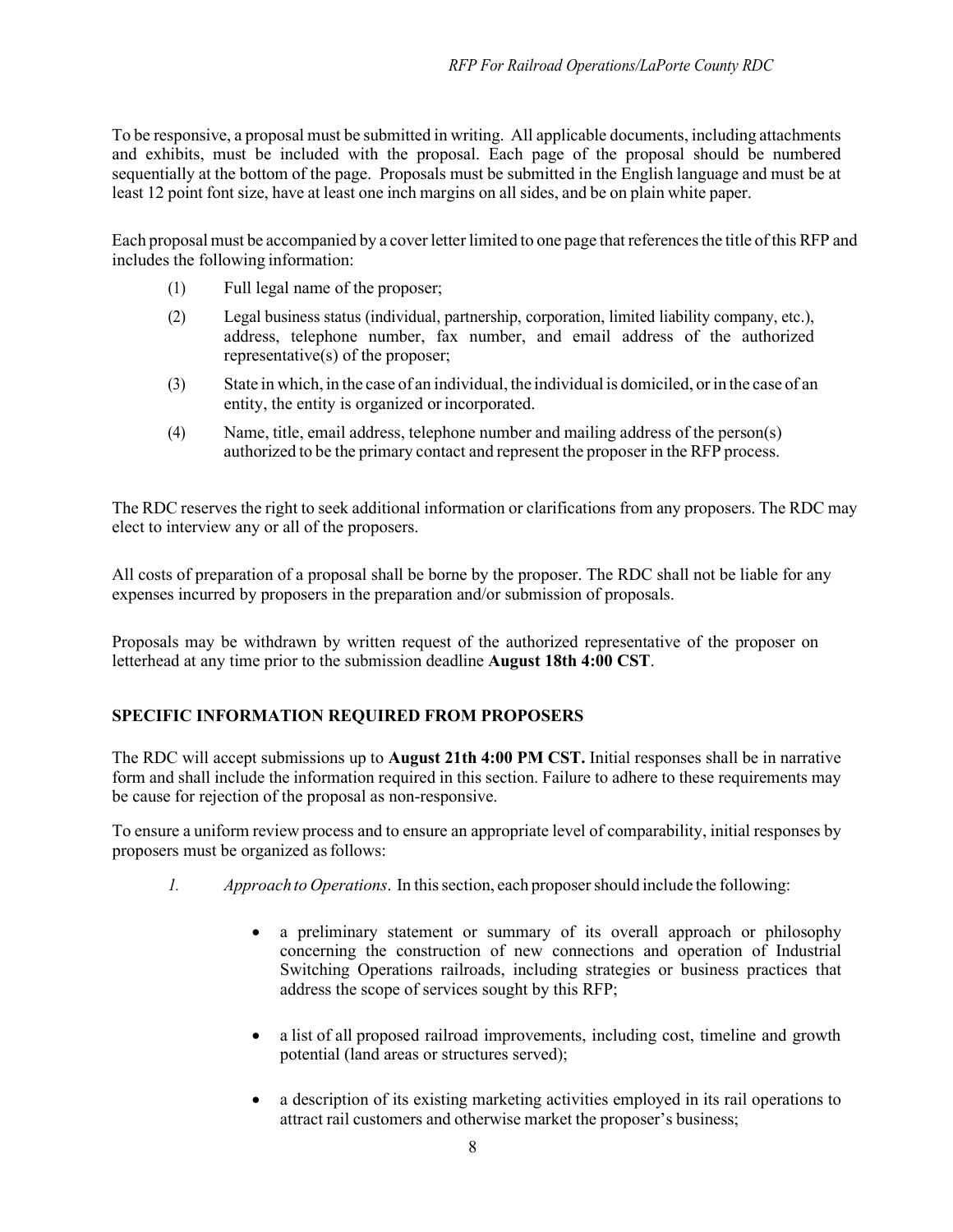- a description of the proposer's policies and procedures for operating its business, including policies and procedures relating to customer service, employee matters, risk management, and accounting and financialmanagement;
- a description of the proposer's approach to maintenance of rail lines;
- a summary of track inspections conducted by the Federal Railroad Administration (FRA) on any rail lines owned or operated by the proposer and a list of any violations or fines imposed by the FRA concerning same; and

*2. Qualifications and Experience*. In this section, each proposer should include the following:

- a statement of its qualifications and experience with rail construction and number of years managing and operating Industrial Switching Operations railroads;
- a minimum of five customer references, including name, mailing address, email address, and telephone number of the reference;
- if the proposer is a business entity (e.g., corporation, limited liability company, partnership), the proposer should detail the experience and qualifications of the proposer's management team; and
- a description of any operations specifically involving a public-private partnership, including an identification of the entitiesinvolved.
- *3. Financial Capability*. In thissection, each proposershould include the following:
	- audited financial statements for the prior three years prepared in accordance with generally accepted accounting principles, including notes to financial statements;
	- balance sheets for the prior three years;
	- statements of income and expenses for the prior three years;
	- corporate/partnership federal income tax returnsfor the last completed tax year;

*4. Effect of Other Operations on RDC Lines*. In this section, each proposer should include the following:

- a description of any facts bearing upon any possible interests, direct or indirect, that the proposer believes any member, director, officer, employee or agent of the RDC presently has, or will have, in the performance by the proposer; and
- a statement concerning whether proposer presently has or may in the future have an interest, direct or indirect, which would conflict in any manner with the performance of its obligations that is adverse or potentially adverse to the RDC (e.g., operation of other rail lines that may adversely affect rail operations of the BOT Project).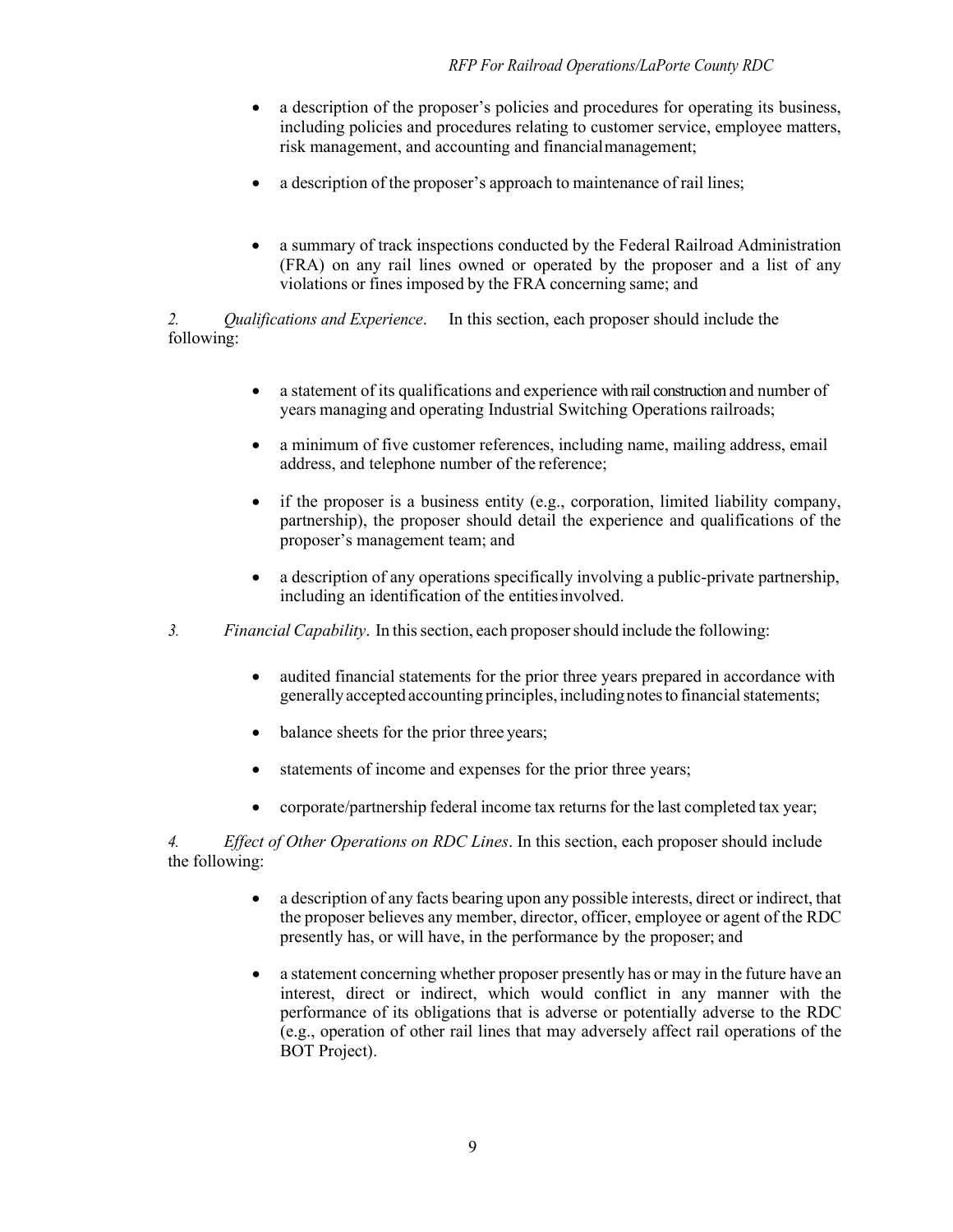# <span id="page-9-0"></span>**SELECTION CRITERIA TO BE USED BY THE RDC**

The RDC BOT Agreement Committee will review and evaluate the information received. Each response will first be reviewed and analyzed to determine overall responsiveness and completeness. Failure to comply with the instructions above may result in the proposal being deemed non- responsive and may, at the discretion of the RDC, be eliminated from further consideration.

The RDC will enter into a BOT Agreement with an operator for the acquisition, planning, design, development, construction, reconstruction, repair, maintenance, or financing of the BOT Project on behalf of the County.

The scoring system is as follows: Each proposer will receive a single score of between zero (0) and twenty (20) points (twenty being the highest score) in the following categories:

- *Approach to Operations*
- *Qualifications and Experience*
- *Financial Capability*
- *Price*

## <span id="page-9-1"></span>**SELECTION PROCESS FOR AWARD OF CONTRACT**

Each proposal will first be reviewed and analyzed to determine overall responsiveness and completeness. Failure to comply with the instructions of this RFP may result in the proposal being deemed non-responsive and may, at the discretion of the RDC, be eliminated from further consideration.

Proposers consent to such additional investigation may include the following:

- an inspection of other rail lines operated by proposer by RDC staff and consultants, including a review of track inspection reports by State agencies and the Federal Railroad Administration for such lines;
- a survey conducted by RDC of the proposer's customers of other lines operated by the proposer.
- an interview of proposer's current Class I connecting railroads and state and federal regulatory agencies concerning proposer's performance; and
- a review of safety records and track inspection reports for proposer.

The RDC Rail Committee will then rank each proposal through the use of another scoring system.

The scoring system shall be as follows: Each proposer will receive a single score of between zero (0) and twenty (20) points (twenty being the highest score) in the following categories:

- *Commitment to construction of additional rail infrastructure*
- *Commitment to TrackMaintenance*
- *Commitment to Safe Operations*
- *Soundness and Sustainability ofOperating, Marketing, andFinancialPlans*
- *Commitment to Public-Private Partnership*
- *Price*
- *Commitment to EconomicDevelopment*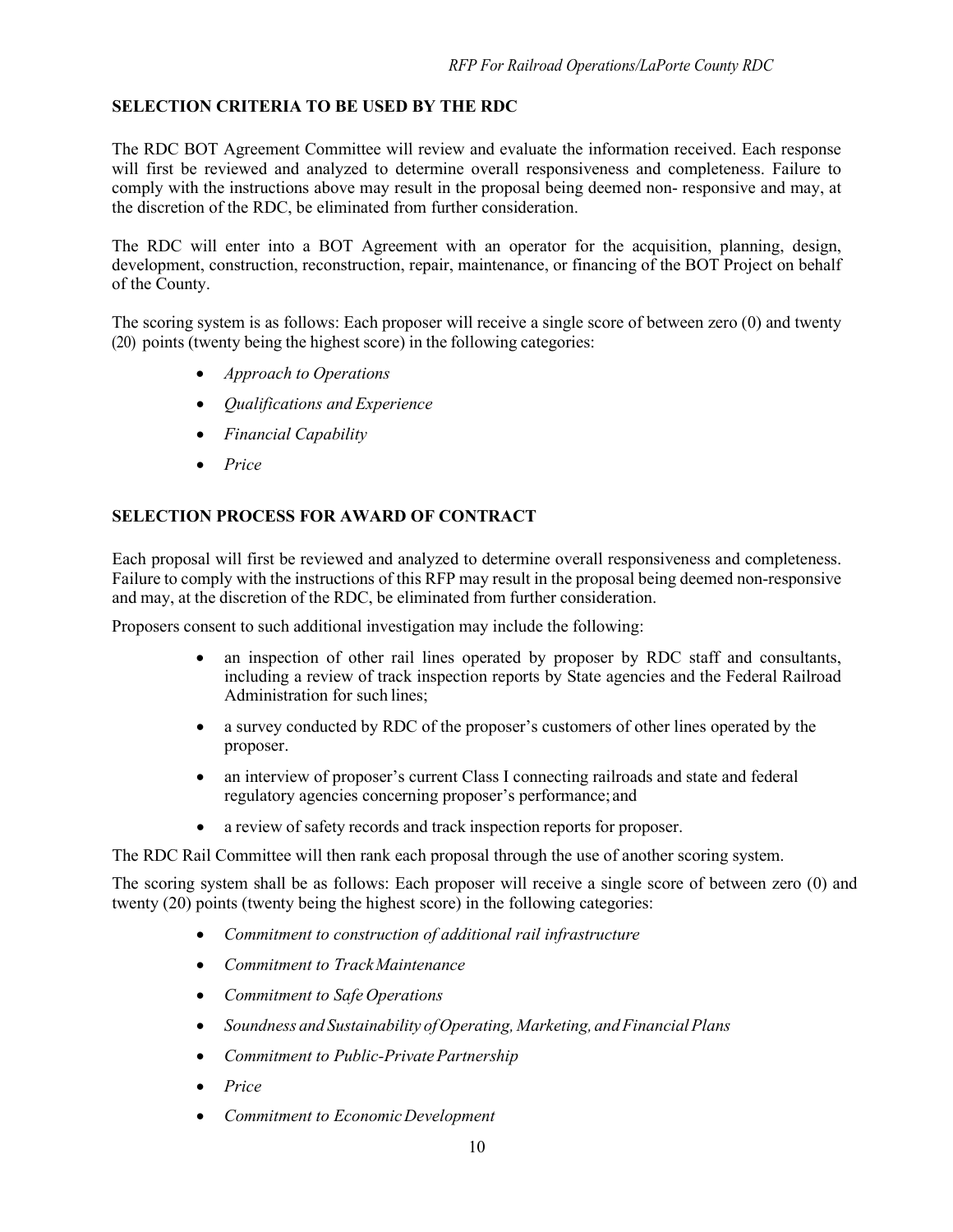The RDC reserves the right to reject any and all proposals, waive informalities and irregularities in proposals received and to accept any portion of any proposal if deemed in the best interests of the RDC.

#### <span id="page-10-0"></span>**PROPOSAL ACCEPTANCE**

Each proposal is submitted with the understanding that the RDC's written acceptance of the offer of proposer to provide the services described herein, shall be the foundation for the BOT Agreement between the proposer and the RDC. Submission of a proposal shall therefore bind the proposer to furnish and deliver the services and related components in accordance with conditions of the proposal.

## <span id="page-10-1"></span>**PROPOSAL OWNERSHIP AND CONFIDENTIALITY**

All proposals, including attachments, supplementary material, addenda, etc., shall become the property of the RDC and will not be returned to the sender. The RDC has the right to use any or all ideas presented in the proposal without limitation. All proposals will be considered public documents, subject to review and inspectionbythe publicattheRDC's discretion.

Proposers acknowledge and understand that the RDC is subject to the Indiana Access to Public Records Law (IC 5-14-3) (the "Public Records Law"). Proposers must therefore specifically identify the pages of a response or proposal that contain confidential information and provide a statement that such information is considered confidential by proposer and disclosure of such information would cause substantial injury to proposer, and identify an applicable exception to the disclosure requirements of the Public Records Law.

#### <span id="page-10-2"></span>**GENERAL CONDITIONS, RESERVATIONS, AND DISCLAIMERS**

In addition to any other conditions, reservations, or disclaimers set forth in this RFP, the following section sets forth general conditions, reservations, and disclaimers which apply to this RFP.

- The RDC reserves the right to extend any submission deadline should doing so be in the interest of the RDC. Proposers shall have the right to revise their proposals in the event that a deadline is extended. In the event a deadline is extended, the RDC shall provide notice of same on its website atlaportecountyoed.org
- The RDC reserves the right to withdraw this RFP at any time without prior notice. The RDC makes no representation that a BOT Agreement will be awarded to any proposer responding to this RFP. The RDC reserves the right to reject any or all proposals.
- If an inadequate number of proposals are received or the proposals received are deemed to be non-responsive, the RDC may, in its sole discretion, reissue the RFP or execute a solesource agreement for rail freight operations with any individual or entity.
- The RDC will review and rate submitted proposals as described in this RFP. Proposers may not make any changes or additions after the deadline for receipt of proposals. The RDC reserves the right to request additional information or documentation from proposers as it deems necessary or appropriate.
- The RDC reserves the right to verify information in any response or proposal. If the information cannot be verified, the RDC reserves the right to reduce the score awarded to the response or proposal.
- The RDC may require interviews with any proposer.